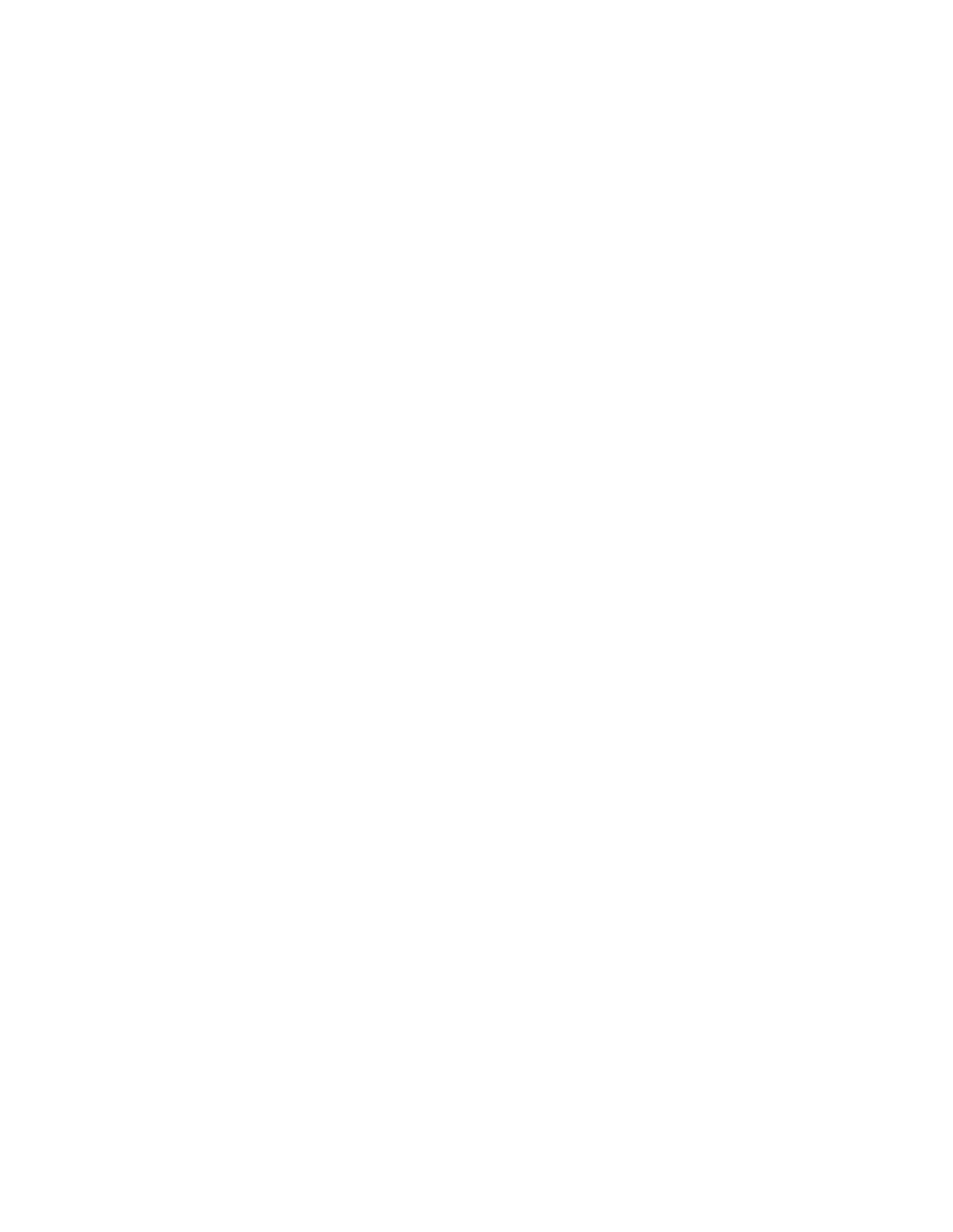# An Internet Approach to Power System Monitoring & Control

by

Craig Wester Kaliyur Sridharan Allan Levson GE Power Management

#### **Abstract**

The convergence of the Internet, PCs, client/server technology, and Internet-ready IEDs (Intelligent Electronic Devices) has allowed the creation of a new model for power system monitoring and control. With dedicated ASPs (Application Service Providers) offering the infrastructure for many customers with geographically diverse operations, the feasibility equation changes. Smaller sites that were previously unmonitored can now benefit from services previously available only for larger sites and organizations. This paper will review this Internet-based approach (ASP model) including the technology required for secure and continuous connection.

# **I. Introduction**

Electric utilities, especially municipals and rural electric cooperatives, continually face the challenge of delivering reliable electric service at competitive rates to their customers. To remain competitive, utilities have to adopt new tools that redefine speed and agility, enhance productivity and enable collaboration. While traditional SCADA (Supervisory Control & Data Acquisition) systems are the main back-bone of today's electric utility system for remote monitoring and control, the Internet/Intranet provides an alternative *vehicle* for data communications and control for today's IEDs within the substation. The Internet is available 24/7 from anywhere (on site, home, office, on the road).

Most utilities are specifying and using the latest IEDs (protective relays, meters, RTUs, DFRs) throughout their distribution, transmission and generation system. Today's IEDs offer the capability of 10MBps or 100MBps Ethernet ports, which increase the bandwidth capability for information flow. IED manufacturers offer communication protocols over TCP/IP, such as Modbus RTU, DNP3.0 and UCA2.0. The ASP model for substation monitoring sees the supplier of the monitoring package taking responsibility of the IT issues, and hosting the service on the Internet based on a monthly service fee.

To successfully operate any enterprise, managers, engineers, operators, and maintenance personnel need timely & quick access to information. It is well accepted that computers and automation systems serve as excellent tools to this end. However, just as a machine operator does not need to know how to build a CNC Machine to machine a part, utility personnel do not need to know the inner workings of their automation system to make use of it. The ASP operates, maintains and upgrades the monitoring system leaving the utility to focus on their core competence, delivering power.

# **II. System Architecture**

Internet-ready IEDs, such as protective relays, offer not only protection, but include extensive data recording, control logic and monitoring features. These IEDs will, and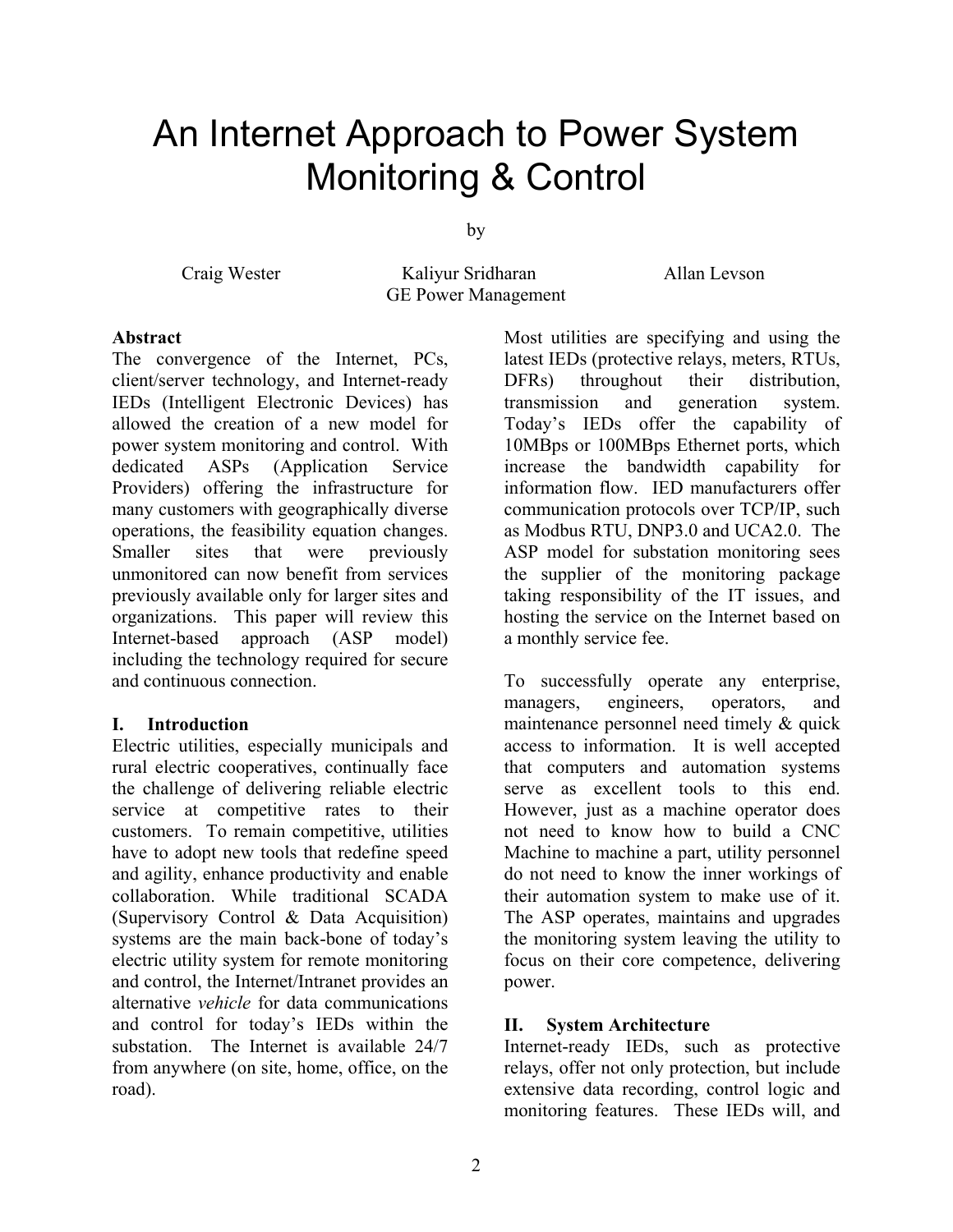in some cases, have become the next generation RTU (Remote Terminal Unit). These IEDs can communicate via 10Mbps or 100Mps copper or fiber-optic Ethernet port(s) with IP, Subnet and Gateway addresses that are settable via the user. Installations exist where these IEDs are directly connected to the SCADA master via a high-speed Ethernet network.

The goal is to connect the IEDs at the substation or site to the Internet. Once they are resident on the Internet, they may be monitored by servers located anywhere on the Internet. These servers in turn log and classify data, generate alarms and format the information for viewing with a standard Internet browser. What this means is that the remote site may be viewed by anyone with Internet access and a login account.

There are 3 major components that create the system: the equipment at the substation, the ASP servers located on the Internet and, of course, the end user computers.

# **a. Substation Equipment and ISP Interfacing**

The ASP Servers monitor digital and analog data from monitoring and control devices (these devices include protection relays, meters, RTUs, etc). The digital data may include electrical, process, security, and environmental alarms and status. The analog data may include metering of current, voltage, power, or any parameter with a transducer interface (temperature, level, pressure, flow, speed, counters, etc). The communication equipment required to connect the devices at the remote site to a local ISP (Internet Service Provider), is installed at the substation.

The following components are used by the ASP and packaged together in a weatherproof enclosure (see Figure 1):

- $\triangleright$  Internet-ready IED with CT inputs, VT inputs, contact inputs, contact outputs, or transducer inputs
- $\triangleright$  Multi-port Ethernet hub or switch
- $\triangleright$  Modem (Analog, DSL, Cable)
- $\triangleright$  Router (Firewall, VPN)
- $\triangleright$  Telephone line surge suppression
- $\triangleright$  DC-to-DC converter(s) to power Ethernet hub/switch, router and modem
- $\triangleright$  Un-interruptible power supply (necessary in AC control power applications)
- $\triangleright$  Serial-to-Ethernet converter(s)
- $\triangleright$  Heating or cooling arrangements (as required)



Figure 1 Typical Substation Equipment/ISP Interface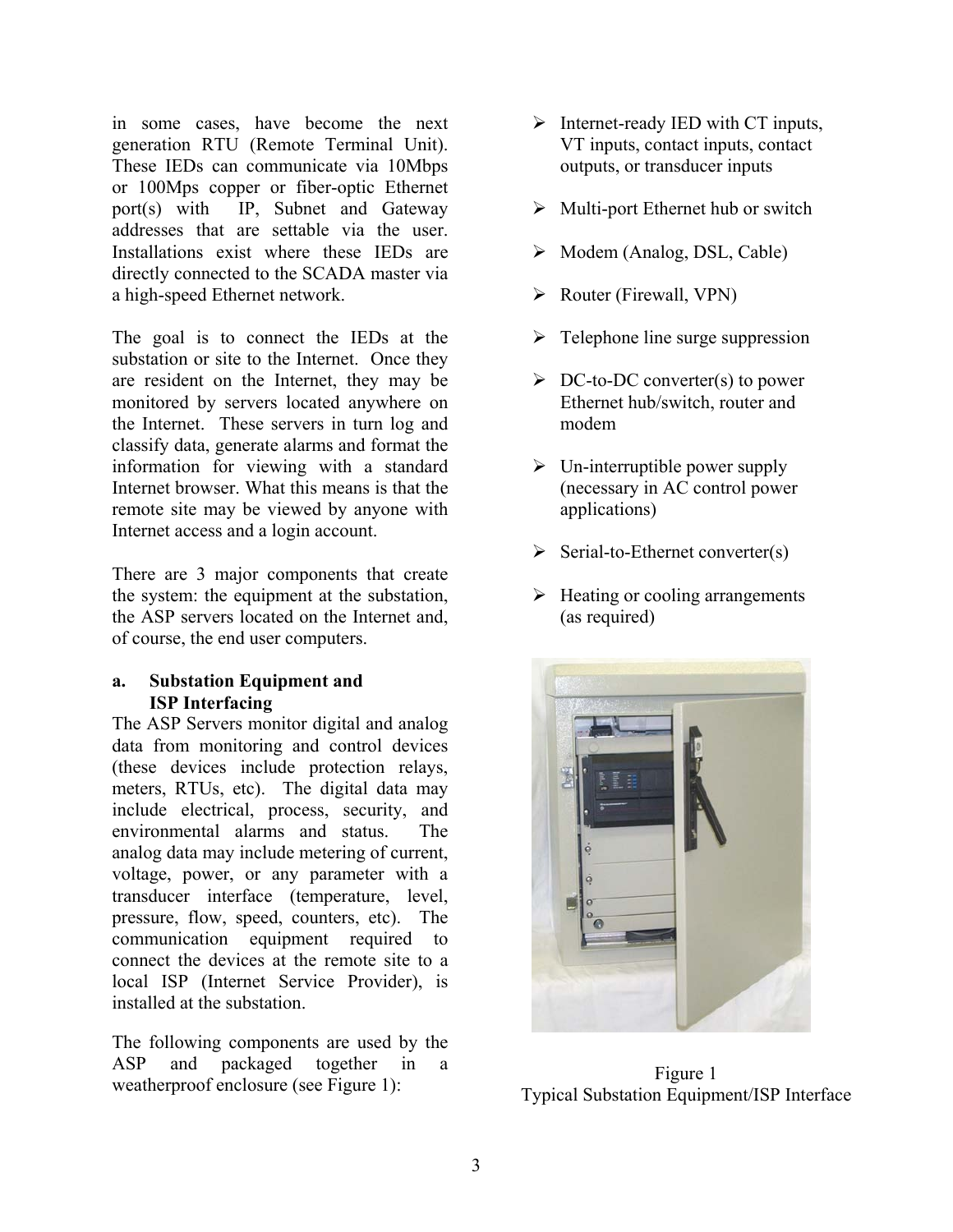Serial-based IEDs exists at most substations or sites. Off-the-shelf serial-to-Ethernet converters allow utilities to create a "virtual" extension cord from the IED to a user's PC via an Ethernet network, likewise via the Internet. COM port re-director software is used to map a specific IP address to a given COM port. This enables the utility to access serial-based IEDs using the manufacturer's provided serial-based PC software. Figure 2 shows the possible connection.



Figure 2 Serial-to-Ethernet Connectivity

Once the monitoring and control devices are connected, the Internet connection to the ISP completes the system. The connection to the Internet Service Provider (ISP) can be a traditional phone line/modem, a DSL, cable or wireless connection. Isolation provides immunity of ground potential rise to damage connected equipment.

Figure 3 details the system architecture of the substation equipment, ASP servers, security, Internet and User for the ASP model.

# **b. ASP Servers**

The Application Service Provider (ASP) hosts the monitoring software on servers that are accessible through the Internet. Servers, maintained and supported by the ASPs maintain secure connection with the above packaged equipment. Data gathered is accessible anywhere, anytime through the

Internet. The server monitors all substations/sites 24 hours a day, 7 days a week.

# **III. Security**

As an application that utilizes the Internet infrastructure, security of data and information is a valid concern. In addition to password authentication on the substation equipment, data from the substation



Figure 3 System Architecture – ASP Model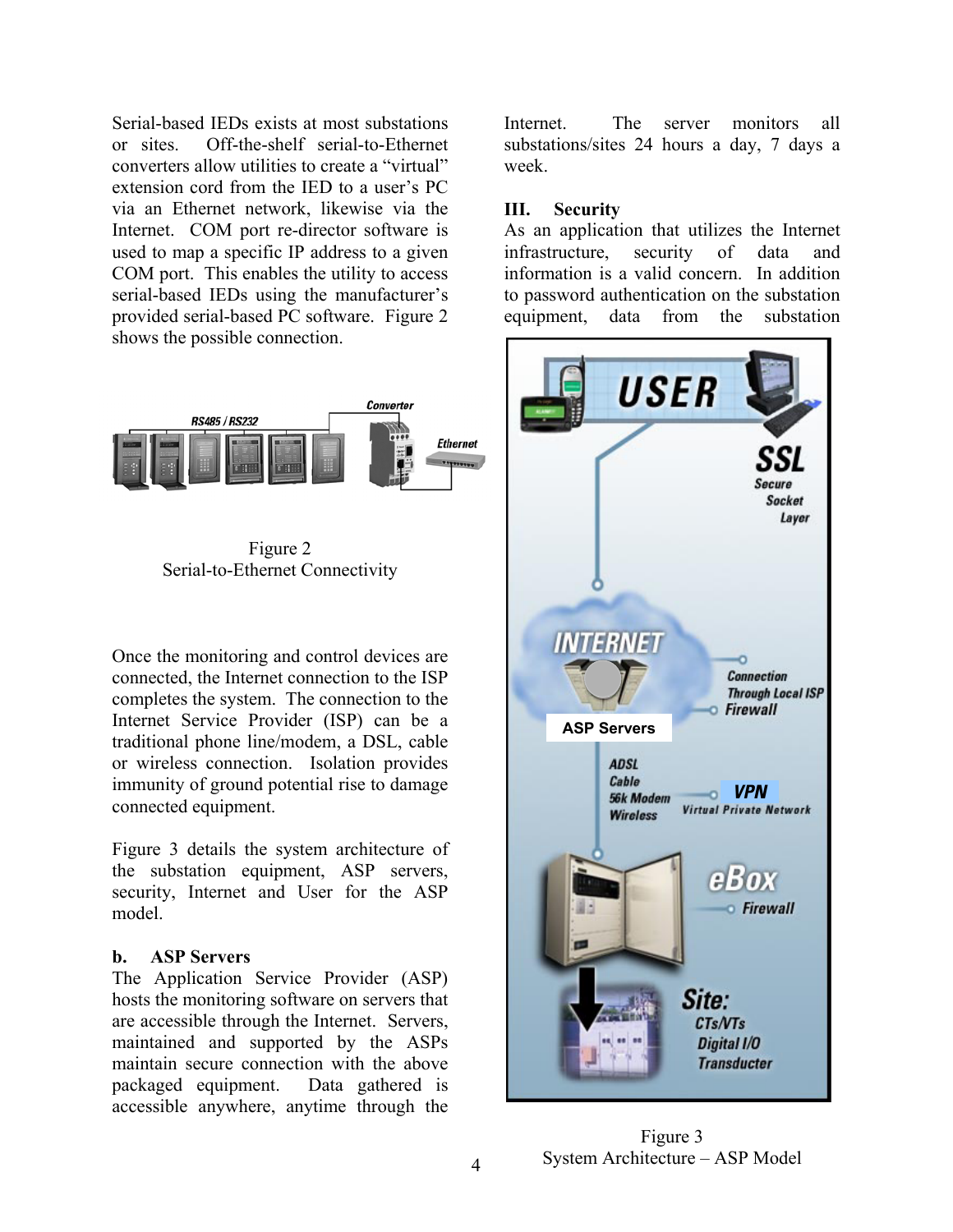equipment to the ASP servers is protected within a Virtual Private Network (VPN). The VPN security appliance encrypts the data to create a "virtual tunnel" between the substation equipment and the ASP servers.

Firewall software is used and updated regularly by the ASP servers to prevent viruses and outside attacks on the data. This is similar to anti-virus software that is used for PCs and corporate networks.

Secure Socket Layer (SSL) encryption and authentication is used between the ASP servers and the user's browser to ensure that the data is secure. SSL is used by the online banking industry to insure secure transfer of data & information. A hard token with a rolling password provides an extra measure of security for critical applications with control.

Figure 3 details the security measures taken within the system architecture.

# **IV. Available Services**

The below services are available from the Application Service Provider. Collectively, these services provide many of the functions of an enterprise management system. Standard web-browser interface and configuration tools, such as Microsoft Internet Explorer, are used by this Internetbased approach. (See Figure 4).

# **a. Annunciator & Reporting**

Many companies are looking for report by exception systems that provide problem notification. A system annunciator display provides status and alarm information. As status and alarm conditions change within the Internet-ready IEDs, the monitoring system can provided automated notification. The digital information is gathered and classified by the ASP server as alarm or alert. Alarms and alerts may be tied to a phone and e-mail notification system

providing automated 24-hour monitoring capability. (see Figure 5) Upon notification of a situation, staff can log on to the ASP from any location throughout the world and drill down to the source of the problem or log into the specific IED and download an oscillography file or event file via the Internet. By providing specific information about the exact location and device type of alarm, operators can dispatch appropriate personnel to resolve the problem. Messages could be sent to multiple operators to ensure action is taken.

# **b. Automated Collection of Reports**

Raw data can be collected and stored in the server, enabling the user to create customized reports. Such reports might include audits, operation counters, inspection and maintenance, or regulatory. The advent of the wireless Personal Digital Assistant (PDA) devices enables mobile data entry. Maintenance staff can enter an inspection or trouble report on site by simply logging on to the system via the Internet. This allows easy access to existing reports as well as providing real-time data for new reports.

# **c. IED Real-Time Metering**

Access to real-time analog values of current, voltage, watts, vars, power factor, frequency etc. are displayed by the system. This data is transmitted from the Internet-ready IEDs by Modbus RTU or DNP3.0 protocol over TCP/IP.

# **d. One-Line Diagram Display**

Using web-based configuration tools, simple to complex single-line diagrams can be configured to display breaker positions, switch positions, analog values, etc. Links are used to access further details on a secondary page(s). Links can be established to web or Ethernet cameras located in the substation. After notification of an event. the user could log into the system and use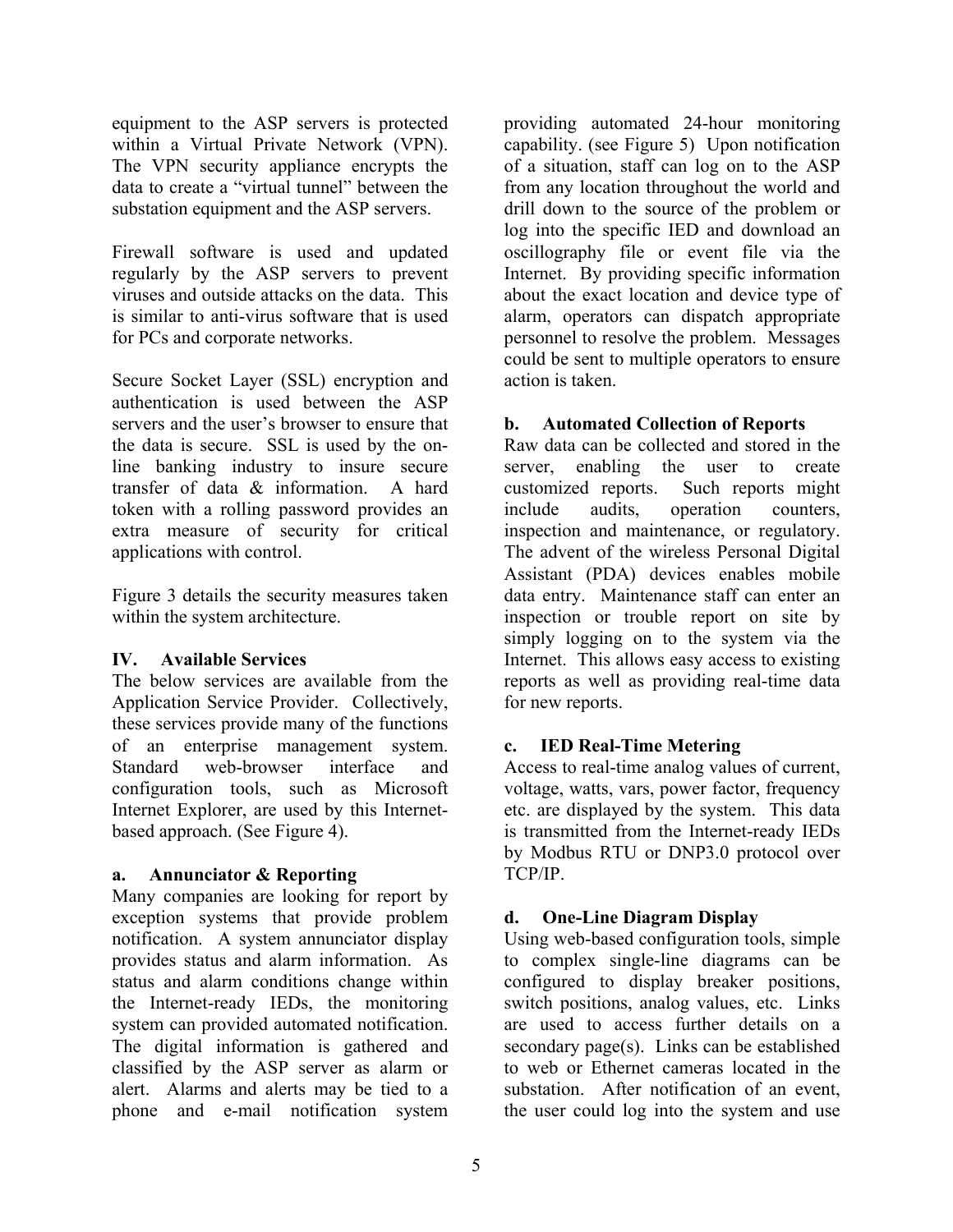

Figure 4 Available Services by ASP

the web camera to investigate the problem further.

#### **e. Electronic Documentation Storage**

Quick access to critical data anytime, anywhere enables the user to be more efficient. Server storage space can act as a repository of information that could include:

- o Operating procedures
- o Manufacturer's data and instruction manuals
- o Connection diagrams of equipment
- o Design drawings
- o Breaker switching procedures
- o IED setting files
- o Troubleshooting guides
- o Contact lists
- o Web-site links
- o Equipment serial numbers

Documents are best to be stored in Portable Document Format (PDF). Much of the data will be Public data, while each user's specific data is stored in a Private folder requiring password access for retrieval.

# **f. Control Capabilities**

By directly communicating to the Internetready IED(s) at the site, control of output contacts or function blocking can be accomplished. Security is achieved through the Virtual Private Network and usage of the IED control password(s).

# **V. Comparison Between "Traditional" SCADA Systems**

Traditional SCADA systems are typically a large undertaking requiring significant capital investment. The ASP model is a naturally scaleable service that does not require a minimum number of sites to become feasible. A SCADA system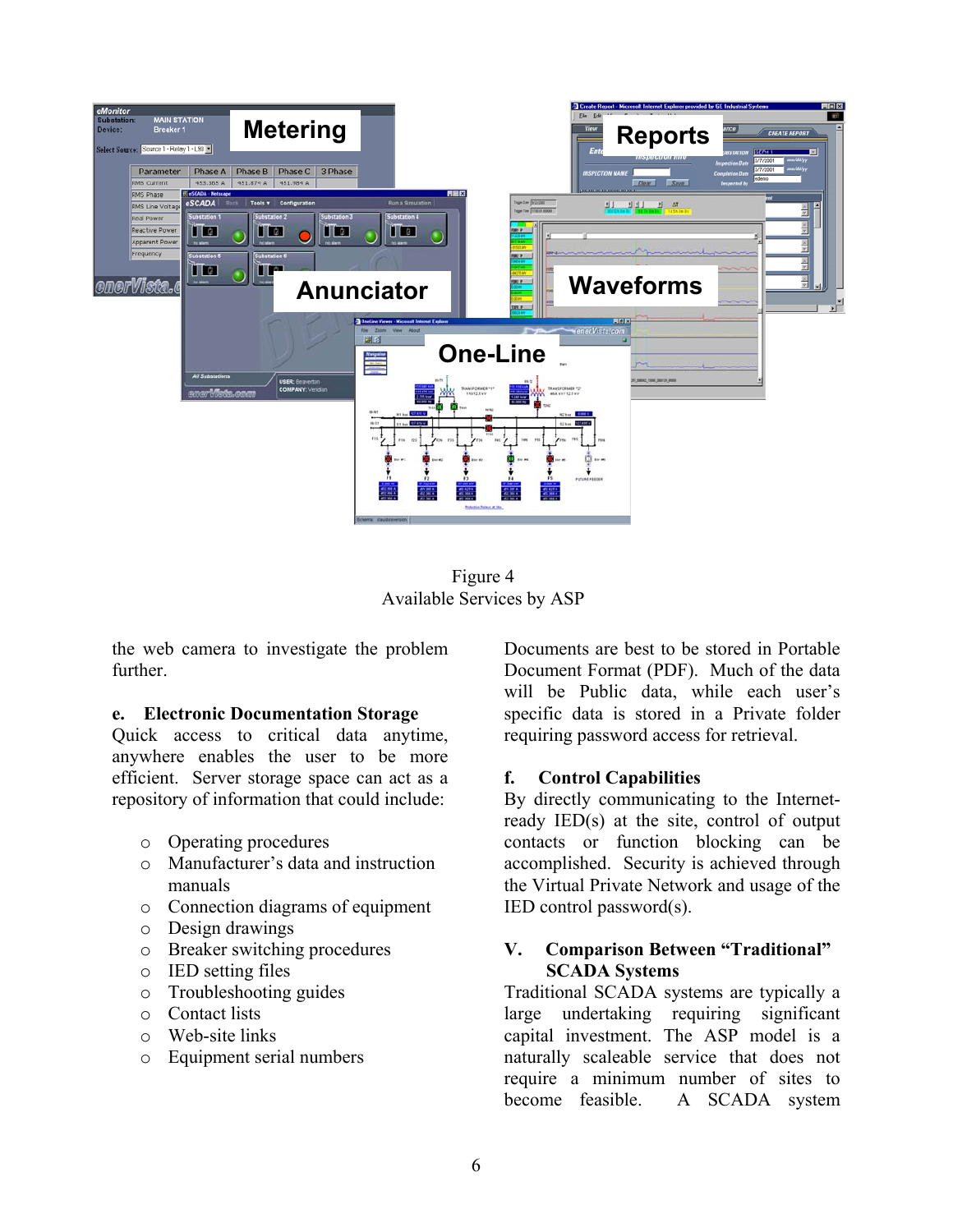

Figure 5 Automated Alarm Notification

requires a significant resource commitment in time, training, and IT. A remote site may be made visible in 4-6 weeks with an Internet-based system as compared to 6-24 months for SCADA. Within a half-day or less, a person could become very proficient with an Internet-based substation monitoring system. Training can be minimized when using such web-based tools. With servers maintained by the ASP on the Internet, IT resources required are minimal.

The Internet-based system offers multiple users access to site management information over secure Internet connections using a standard Web browser. SCADA systems traditionally allow limited access through dedicated channels via proprietary software.

Using alternative communications paths, with a virtual control room anywhere there is Internet access, the ASP model may also serve as a backup system for disaster recovery. For utilities with a SCADA system, the ASP model can make smaller sites visible where the SCADA value equation simply would not add up.

The ASP model allows utilities to fund the services from their O&M budget rather than a large capital expenditure of a SCADA system.

Greater bandwidth capability (as high as 1.5MBps) is achievable by the ASP model when using a DSL or cable connection. Data transfer is limited by the SCADA systems due to baud rates in the neighborhood of 1200 to 9600 baud.

# **VI. Industry Applications**

Besides substation applications, this webbased monitoring & control system could be applied to other equipment  $&$  facilities, such as fuel cells, oil platforms, industrial facilities or dispersed generation.

This same model being used for monitoring substations via the Internet will likely find wide acceptance in the field of distributed generation. As utilities and end-users will invest in distributed generation technology as a means to enhance reliability and hedge against the cost of energy, cost effective control of generation (via the web) will be a critical component. Distributed generation, as with many other functions within a utility,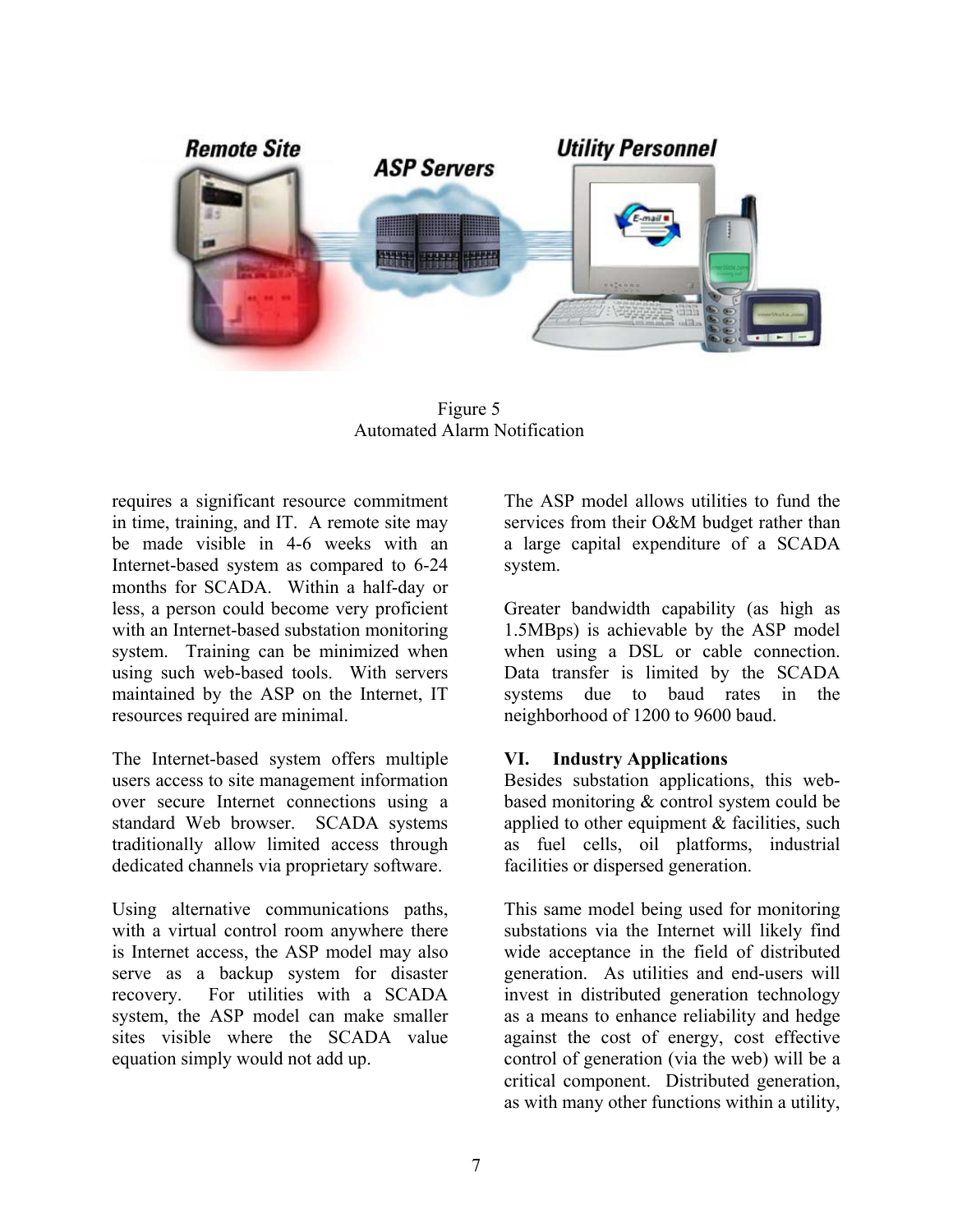can become part of the new Internet–based utility enterprise.

# **VII. Future Technology Trends**

The model of monitoring substations via the Internet is a commercially available option today. The future promises to make the model even more attractive as technology evolves.

# **a. Connectivity**

Digital cellular broadband connections are becoming available in urban areas. This simplifies connectivity and eliminates the need for GPR (ground potential rise) isolation. Compared to the slower analog cellular modems, service rates are more reasonable as billing is metered on data, not airtime. In addition to more bandwidth, satellite ISP services have all the benefits of digital cellular connections with the added bonus that they have blanket coverage throughout North America. As these services come online, the ASP, simplifying the model for the end-user, may offer them (Figure 6).



Figure 6 Future Satellite Connectivity

# **b. Portability**

As tablet computers and PDAs (personal digital assistants) become more mature, the portability of an Internet-based monitoring system becomes even more compelling. It can give personnel access to all sites from anywhere at anytime. This is especially useful for field operations and troubleshooting.

# **VIII. Conclusions**

Companies seek simple, quick, cost effective methods of obtaining data to various departments. Using the Internet infrastructure and today's Internet-ready IEDs, a new level of system accessibility is obtained. Not only is the substation monitoring automated; it is now available to *all* utility personnel who need it, when they need it. At the substation, in the control room, during meetings, while troubleshooting, while commissioning, or after an outage, information is as accessible as the Internet. The ASP model, made practical through the Internet, levels the playing field for small and large utilities alike. With overheads assumed by the ASP, investment and risk is low, while deployment is extremely fast. For some companies, the ASP model has enabled them to manage a neighboring utility.